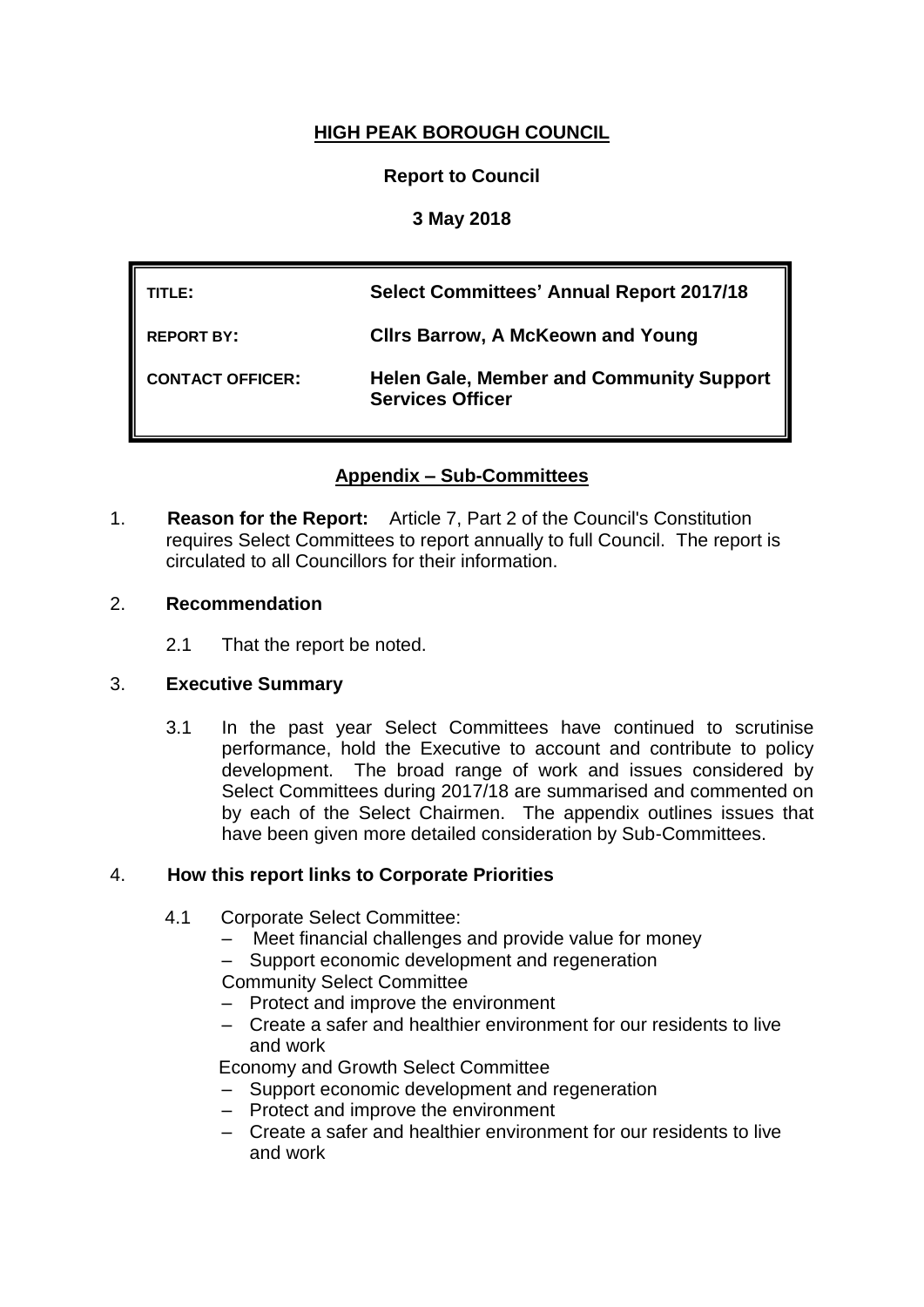## 5. **Implications**

### 5.1 Community Safety - (Crime and Disorder Act 1998)

Implications will continue to be addressed in the reports considered by Committees and Sub-Committees.

### 5.2 Workforce

Implications will continue to be addressed in the reports considered by Committees and Sub-Committees.

### 5.3 Equality and Diversity/Equality Impact Assessment

This report has been prepared in accordance with the Council's Diversity and Equality Policies.

Implications will continue to be addressed in the reports considered by Committees and Sub-Committees.

### 5.4 Financial Considerations

Any costs incurred at present are unlikely to be significant and will be funded from the scrutiny budget.

Implications will continue to be addressed in the reports considered by Committees and Sub-Committees.

#### 5.5 Legal

Implications will continue to be addressed in the reports considered by Committees and Sub-Committees.

#### 5.6 Sustainability

Implications will continue to be addressed in the reports considered by Committees and Sub-Committees.

#### 5.7 Internal and External Consultation

Implications will continue to be addressed in the reports considered by Committees and Sub-Committees.

## 5.8 Risk Assessment

Implications will continue to be addressed in the reports considered by Committees and Sub-Committees.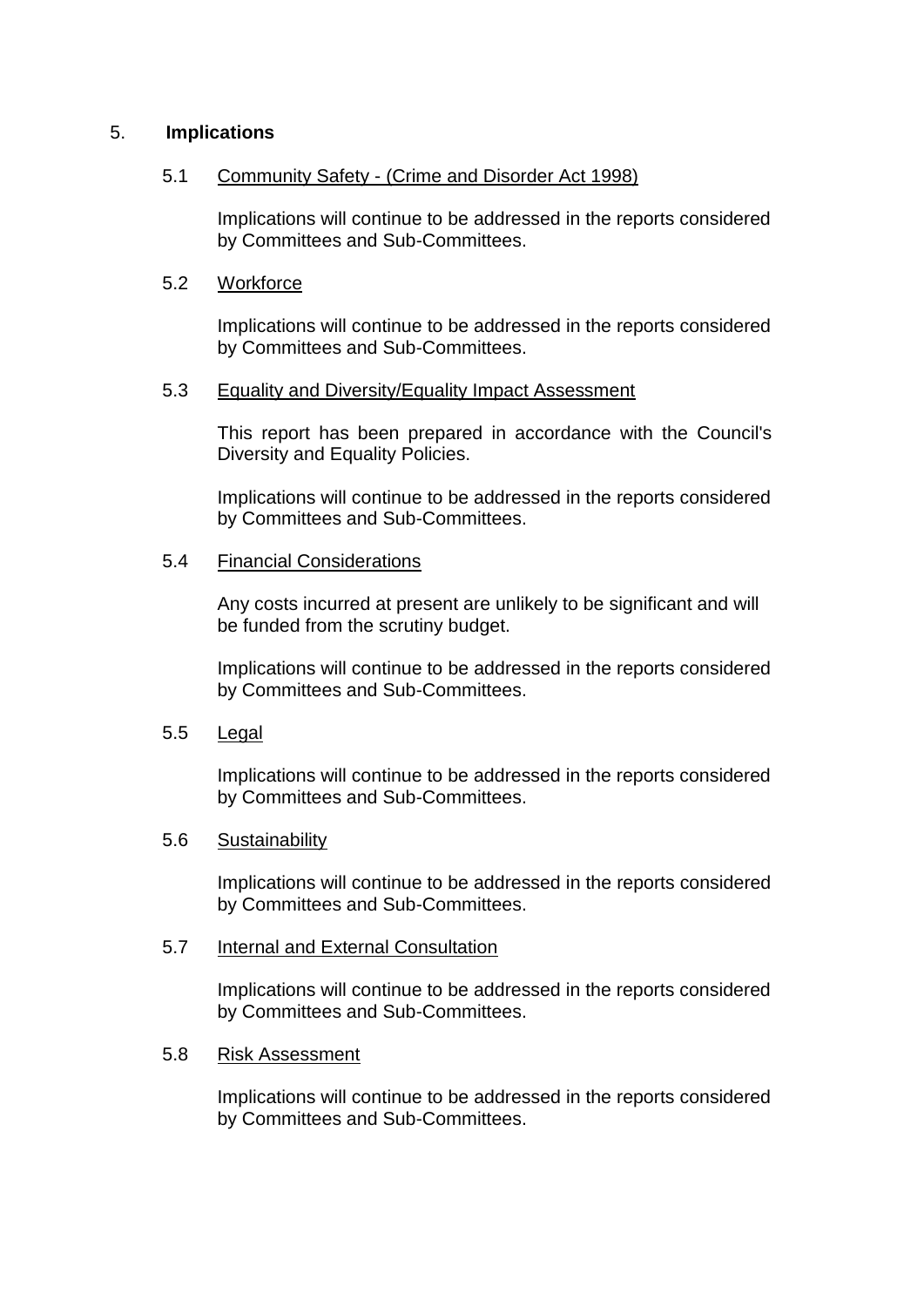# 6. **Background and Detail**

- 6.1 The Executive and Executive Councillors are responsible for making the day-to-day decisions concerning the running of the Council. Select Committees ensure that the Executive are publicly held to account for their actions, promoting open and transparent decision making and democratic accountability. They also have a role in researching, scrutinising other bodies, ensuring that the Council's policy and budget framework is respected and realising the key aims of the Council's Corporate Plan.
- 6.2 Select Committees may appoint Sub-Committees to examine any issue in more depth. Reports and recommendations from Sub-Committees have been based on cross party consensus.
- 6.3 Effective participation has taken place with the involvement of partners, outside organisations and individuals at Select Committees and Sub-Committees. Executive councillors attend Select Committee meetings and provide updates or answer questions. They have also attended and contributed to Sub-Committee meetings.
- 6.4 The Corporate Select Committee acts as co-ordinator of the overall work programmes of the Select Committees. Each Select Committee is responsible for setting its own work. The work programme also links to and is informed by the forward plan, with referred items and policy development items being considered by Select Committees prior to the Executive. The work programme for all Select Committees is circulated with papers for Corporate Select Committee and the relevant work programme to individual Select Committees. The Forward Plan is also available on the website. The Democratic and Community Services Team provides Committee support and an Executive Director is responsible for each Committee. There is also a significant contribution of time and resources from other service area officers.

## 6.5 **Corporate Select Committee – Councillor Alan Barrow**

- 6.5.1 Corporate Select has acted as the main scrutiny and policy development committee, taking an overview of the other two Select Committees and their work programmes.
- . 6.5.2 The Committee has continued to monitor the Council's Performance and Financial arrangements, through the scrutiny of quarterly reports, together with updates around the medium term financial plan leading to the presentation of the full Budget and Medium Term Financial Plan 2018/19. Recommendations from the Housing Revenue Account Working Group and the Performance Framework Workshop went on to be approved by the Executive.
- 6.5.3 The Committee considered the Alliance wide Empty Property Strategy, which set out the national and local context and strategic objectives to realise the potential benefits of bringing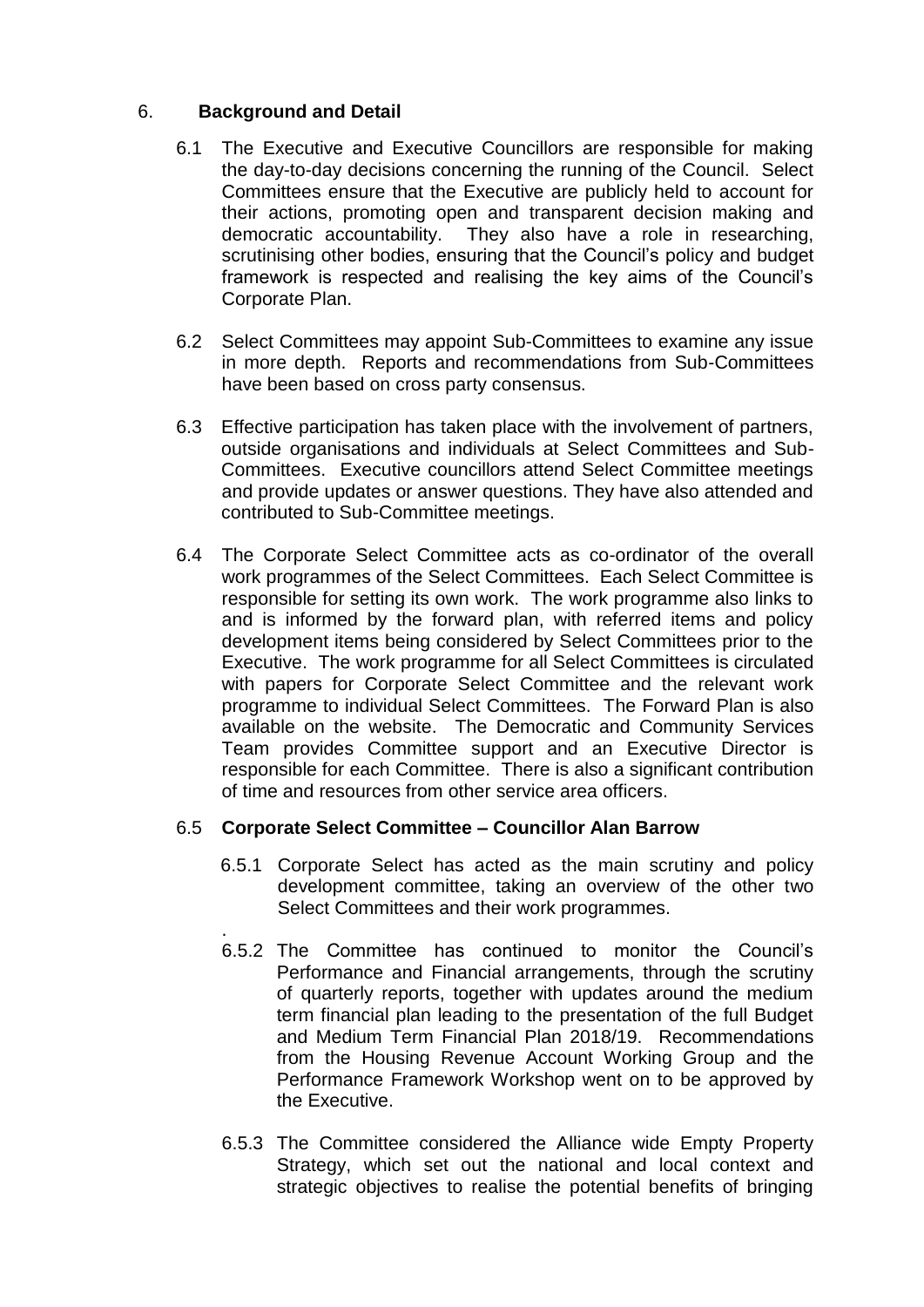properties back into use. The Executive approved the Empty Property Strategy and Implementation Plan.

- 6.5.4 The outcome of a procurement exercises and disposals of interests were scrutinised and recommendations went on to be approved by the executive on:
	- aids and adaptations to HRA properties
	- contract for boiler replacements to HRA properties
	- river works at Warm Brook, Chapel en le Frith and the Serpentine, Buxton
	- sale of the freehold interest in the former water treatment works at Blackshaw Road / Bute Street, Glossop.
	- sale of a reversionary freehold interest in land in the Woods Mill area of Glossop
	- appointment of Structural Engineers to a framework for design and advice services to the Council
	- renewal of housing properties gas servicing and maintenance contact.
	- agreed the approach for remediation and further phases of testing of radon levels in council dwellings
	- timescales and procurement arrangements for the second phase of the Pavilion Gardens capital works
- 6.5.5 The Committee considered the annual update on the Council's action to meet its safeguarding duties. This included reference to the self-assessment, areas identified for improvement and training sessions. Actions taken by the Council went on to be noted by the Executive. The Corporate Annual Health and Safety Report for the Financial Year 2016/17 was noted.
- 6.5.6 An overview of the updated and new business rate reliefs that had been recently announced by central government, the criteria for a new local discretionary business rate relief policy and the impact of the 2017 revaluation were considered. Discussion ensued around the potential implications for the introduction of the reliefs on Council properties and the reasoning for tapers. It was recommended that potential principles and criteria for the Executive to consider in a local discretionary rate relief scheme should be based on sound financial objectives.
- 6.5.7 The Committee also considered an update on the Glossop Halls Project. A summary of the feedback received from the Heritage Lottery Fund was considered, together with proposals for further actions to progress the project which were approved by the Executive.
- 6.5.8 A report advised that the Council had received a nomination for the old Council Plant Nursery, Serpentine Walks, off Burlington Road, Buxton to be registered as an asset of community value and in accordance with the Council's policy must decide whether to approve or refuse the nomination. The Individual Executive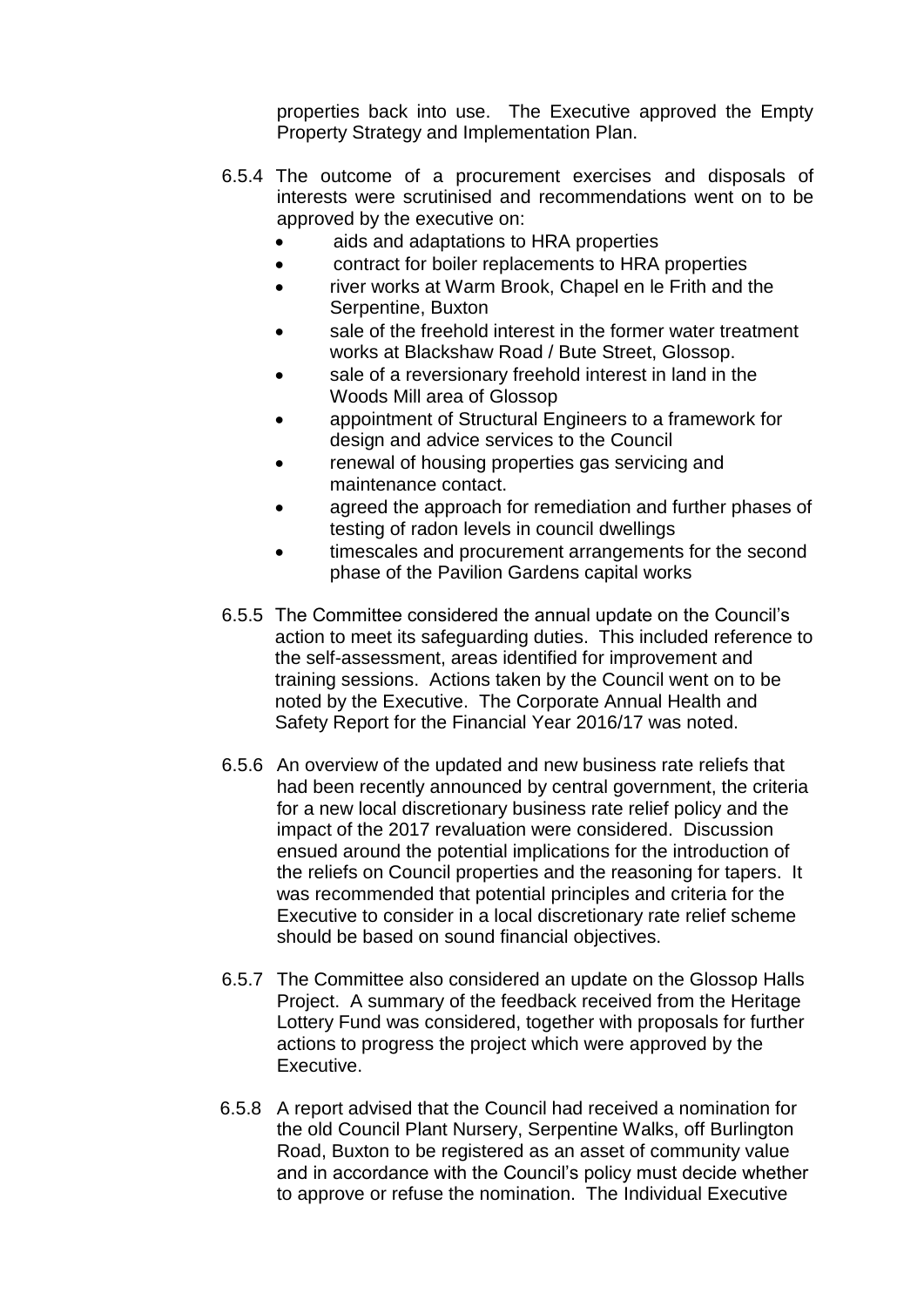member agreed with the recommendation to refuse the listing of the site as an asset of community value.

- 6.5.9 Consideration was given to a report which introduced an information governance framework for managing information and the associated risks, and supporting regulatory, legal, and operational requirements to ensure that the Council complies with legislative requirements when processing information. The Executive approved the proposed approach to information governance and to register all Councillors with the ICO, and meet the registration costs, unless individual councillors wish to op-out from registering.
- 6.5.10The scrutiny and policy development work by members of the Committee and Sub-Committees continues to be of high quality, with the Executive Councillors giving careful consideration to comments prior to making their decisions.
- 6.5.11 Homelessness Strategy was recently jointly considered with Community Select and the Strategy and Action Plan recommended to the Executive. The Council's Corporate Equality Objectives and Policy were reviewed. Alliance Environmental Services (AES) – Phase 2 Transfer of Services, Facilities Management Arrangements, land at Dollywood Close and electrical testing and remediation contract for HRA properties were also considered.

#### 6.6 **Community Select Committee – Councillor Stewart Young**

- 6.6.1 Jessica Williams, Programme Director Care Together, Tameside and Glossop CCG attended a meeting to provide members with an update around the Care Together Programme, with particular reference to Glossop. Adult Social Care had been transferred from Tameside MBC to the Tameside and Glossop Integrated Care Foundation Trust (ICFT) which did not include Glossop, although work would be undertaken to ensure parity of service for Glossop. Members were advised that as part of the intermediate care plans, investigations were on-going to establish what the best service offer would be to provide the best service outcomes.
- 6.6.2 Alison Lewin (Deputy Director of Transformation Tameside and Glossop CCG) and Dr Alan Dow (Chairman of Tameside and Glossop CCG) attended a later meeting to provide an update on the review. A briefing for High Peak Borough Councillors had been held. There was a presentation on the options for the delivery of bed based intermediate care. Option 2: all bed-based intermediate care in a single location at the Stamford Unit was the preferred option for Tameside and Glossop CCG. Councillors were concerned about public transport limitations in Glossop, lack of detail on alternative options and benefits to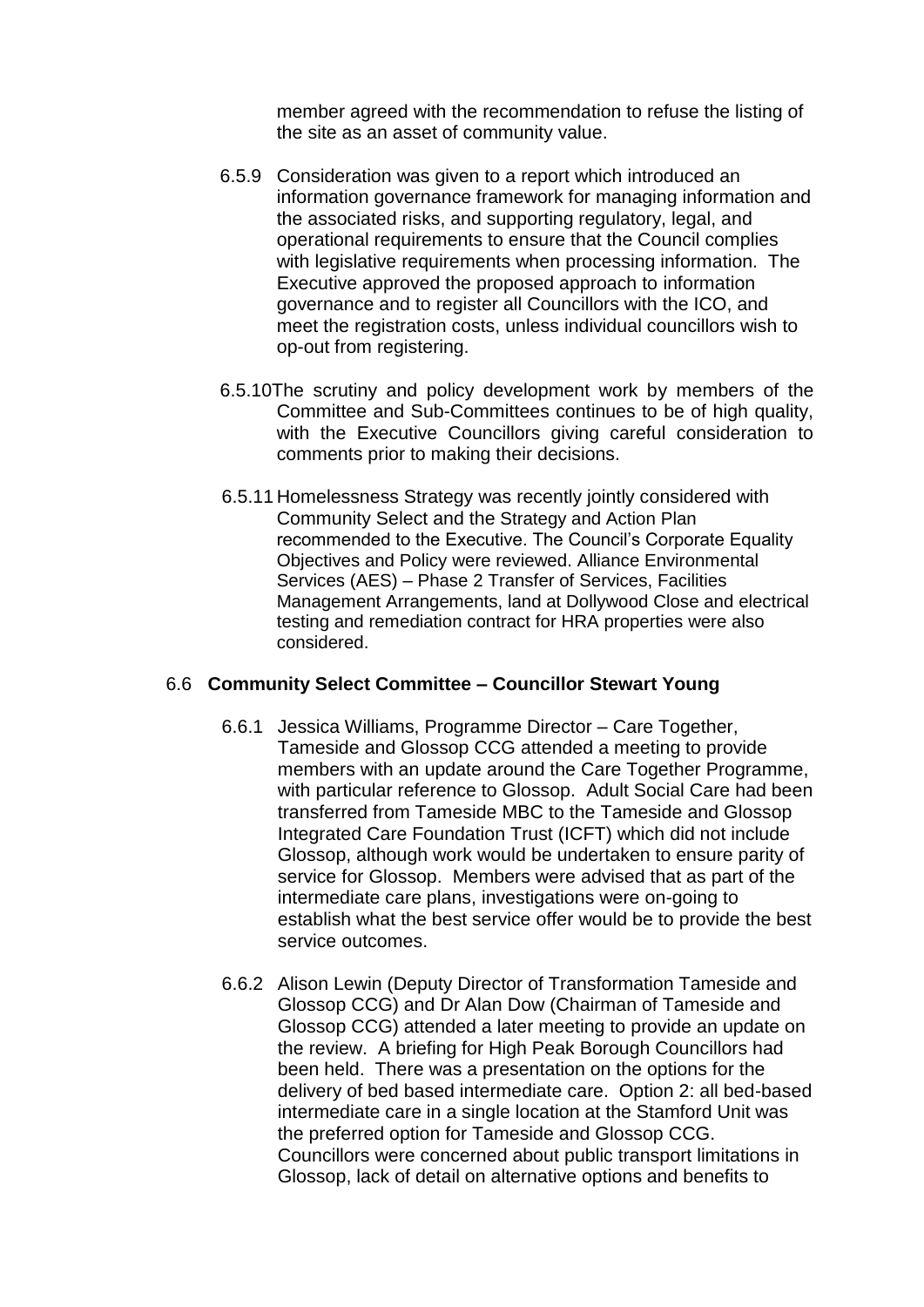Glossop residents from option 1: maintain current arrangements at Shire Hill, need for home services to be in place and potential use of Glossop Primary Care Centre on George Street as a base. The Chairman and Executive member responded to the consultation on Review of Intermediate Care Provision in Tameside and Glossop. The Executive supported the Select Committee minute being sent as the Council's response to the consultation at this stage.

- 6.6.3 The Committee also considered the outcome of the Better Care Closer to Home consultation undertaken by North Derbyshire and Hardwick CCGs. Steve Allinson, Chief Operating Officer attended. Members expressed their deep disappointment at the decisions and potential impacts on the residents of High Peak and a letter was sent to North Derbyshire CCG outlining their concerns. Jayne Stringfellow, Chief Nurse and Louise Bainbridge, Chief Finance Officer gave an update to a second meeting. It was reported that Spencer Ward was closing on 26 February 2018, in advance of the original implementation plan. This was for operational rather than financial reasons and due to a shortage of mental health nurses. In Fenton Ward beds would be reduced from 16 to 8 in the autumn. Due to winter pressure 18 beds were in use at present and work was ongoing to identify beds in other places. A small dementia rapid response team had received a positive response from carers and patients.
- 6.6.4 Dr Alan Dow, Chair of Tameside and Glossop CCG and Elaine Richardson, Head of Delivery and Assurance at Tameside and Glossop CCG outlined the review of urgent care provision in Tameside and Glossop being undertaken by the CCG. The CCG needed to establish streaming at A & E departments, and to establish an urgent care centre within each locality. Two options were being proposed for the neighbourhood care hubs, option 1 included hubs in Ashton, Hyde or Longdendale and Glossop, and option 2 included hubs in Ashton, Hyde or Longdendale, Stalybridge, Dukinfield or Mossley, Denton, Droylsden or Audenshaw and Glossop. Reference was made to the 111 service, and instances where Glossop callers had been directed to Derbyshire services rather than Tameside and Glossop and investigation was welcomed. Some concern was also expressed regarding the need to book extended hours services through the 111 service.
- 6.6.5 Phil Booth (High Peak Local Policing Unit) and Barry Doyle (Chief Inspector - Community Policing and Safety for North Division) provided on update from Derbyshire Police. Consideration was given to the changed policy model for response, routine and safer neighbourhoods. The reduction in constables, budget cut of £6m, reduction in traditional crime and violence with and without injury, changes in types of crime, sale of buildings and joint working in Ripley with the Fire Service were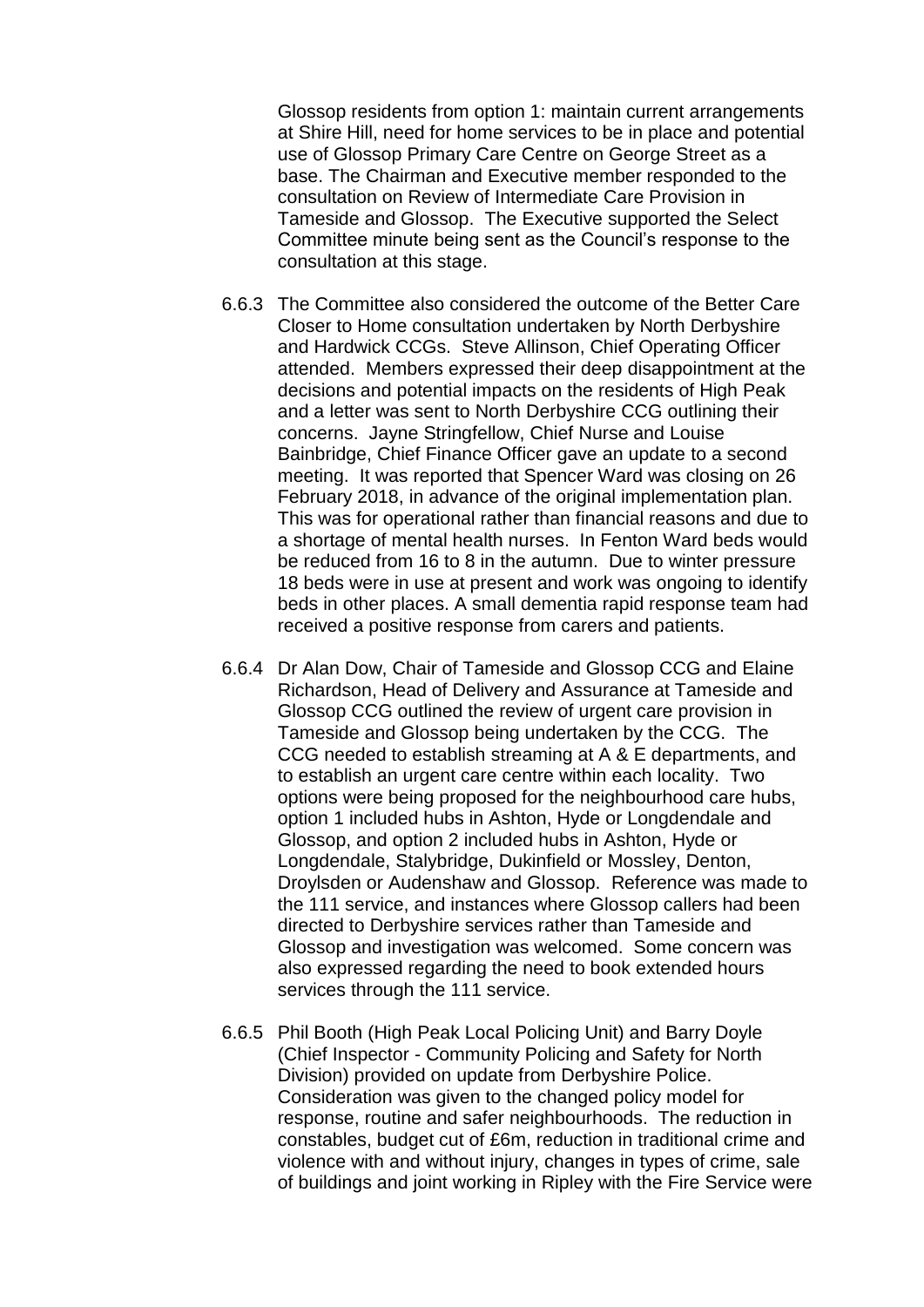fully discussed. A further update in the autumn has been requested.

- 6.6.6 Terry McDermott (Chief Fire Officer, Derbyshire Fire and Rescue Service - DFRS) and Philip Mitchell (Temporary Area Manager, DFRS) reported on the review of duty systems at day staffing stations in Matlock and Glossop and proposed options.The background, introduction, shift patterns, statistics, current model, operational costs, incidents, comparative costs and next steps of the project plan were considered. Option 2: Monday to Friday was the DFRS preferred option, staffed week days and a flexible crew at the weekend. Proposed staffing changes at Glossop, the 3 year implementation plan, recruitment planned, training, skills centre available at Ripley, effect of house building regulations, repairs needed to Glossop Fire Station, modelling and population changes were outlined. Issues of concern raised included the population figure used not representing Glossopdale, 1 consultation event and limited distribution of consultation cards, recruiting difficulties and potential changes in standard of living. DFRS were requested to provide clarification on population figures and the outcome of the review of consultation card distribution. Based on the Committee discussion the Chairman responded to the Derbyshire Fire and Rescue Service Consultation on the review of duty systems at day staffing stations in Glossop.
- 6.6.7 The revised terms of reference for the Committee as they related to the Council's housing function were considered. Proposed amendments to the Council's current Tenancy Agreement were required following a review of the way in which service charges are recouped through the rent, together with ongoing case work, complaints and trends, which will enable the Council to continue to effectively manage tenancies and protect and enhance communities. The suggested changes to the Tenancy Agreement were approved by the Executive.
- 6.6.8 Governance arrangements for the joint venture company for the delivery of waste collection, street cleansing, grounds maintenance and fleet management services were scrutinised and recommendations to the Executive were supported.
- 6.6.9 The Committee considered and noted an update around the performance of Places for People Leisure (PfPL) against the 2016/17 Annual Action Plan, together with the presentation of the proposed 2017/18 Action Plan. The finalised Strategy for Physical Activity and Sport included the results of consultation and went on to be adopted by the Executive.
- 6.6.10 The Committee scrutinised and the Executive approved a revised policy to further improve the Council's approach to tackling environmental crimes such as littering, fly-tipping and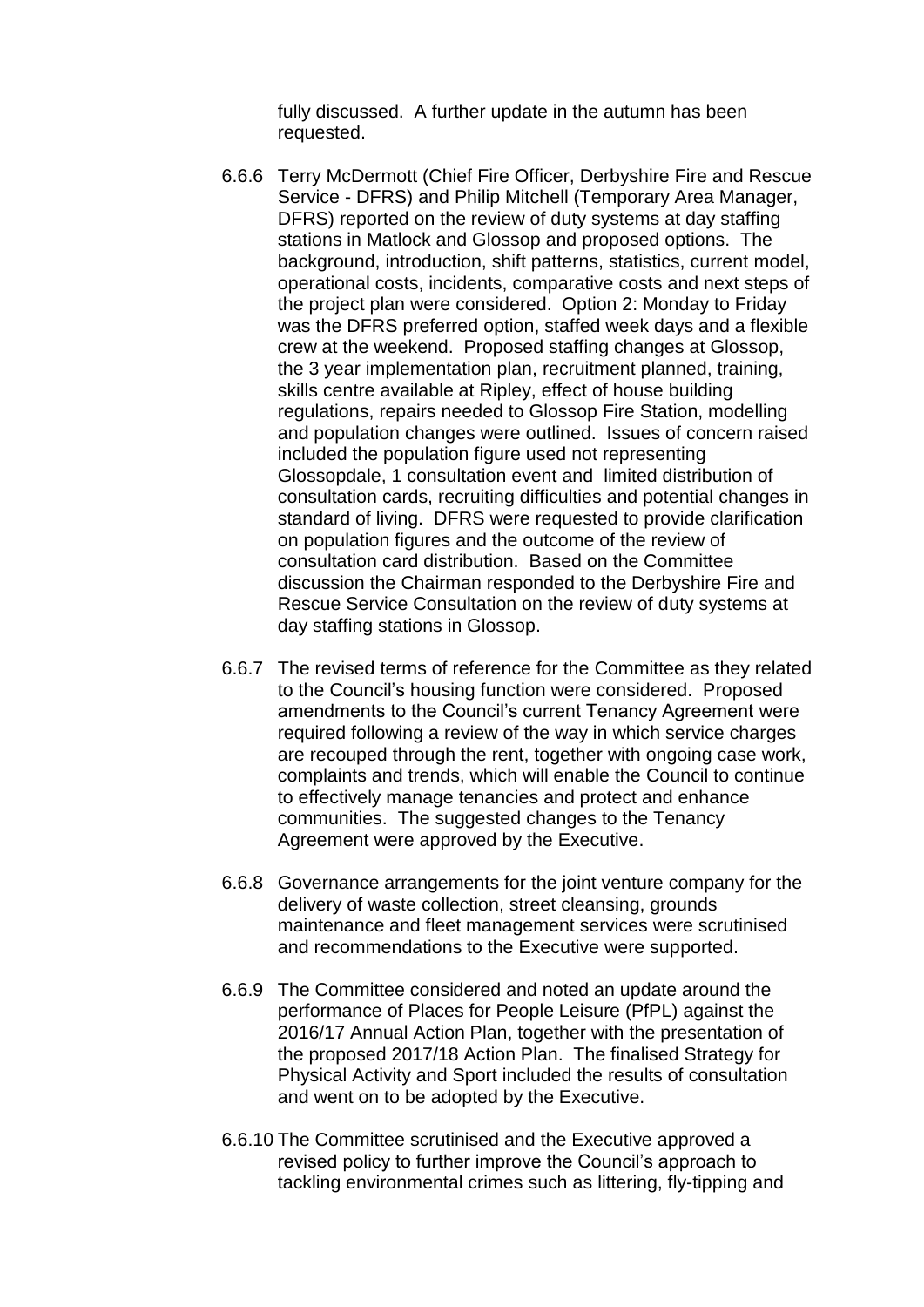dog fouling. Proposed changes to revised Cemetery Regulations in High Peak were also supported and adopted by the Executive.

- 6.6.11 Proposals for the Council to mark the centenary of the end of World War 1 during 2018 were discussed. Approval went on to be given to establish a WW1 grant budget of £20,000, with grants available to High Peak Parish and Town Councils based on the size of the Council and for events in Buxton and Glossop. A range of tools would be used to promote the commemorations.
- 6.6.12 Ruth Brown gave an informative presentation around the work undertaken by Blythe House Hospice, with particular reference to the Hospice at Home project.
- 6.6.13 There was also a presentation on Derbyshire Connect, the new way of providing non-commercial bus services for social / economic reasons by Derbyshire County Council. Concern was expressed regarding the potential for bus services to be reduced and replaced with demand responsive services in certain rural areas. The need for the Connect Service and Active Travel access to health service was also highlighted.
- 6.6.14 There was considerable commitment and contribution during the year from members of the Committee, as well as attendance by many representatives from outside agencies and officers. Joint working has taken place with Corporate Select Committee to enable timely decisions to be made.
- 6.6.15 Hardyal Dhindsa, Police and Crime Commissioner for Derbyshire provided members with an update on the work of the Police and Crime Commissioner, since his election in May 2016. Craig Whyles, Service Delivery Manager for East Midlands Ambulance Service (EMAS) recently attended to provide members with an update on the Derbyshire Division. Also the Committee considered options for the future direction of the public space CCTV system and made recommendations to the Executive on the way forward.

### 6.7 **Economy and Growth Select Committee – Councillor Anthony McKeown**

6.7.1 The High Peak Draft Growth Strategy was updated after revisions following the consultation exercise. Consideration was given to a progress report on the actions taken and planned to enable the effective delivery of the Strategy. The Strategy went on to be approved by the Executive and made available online. Tasks outlined were absorbed into the Committee's work programme.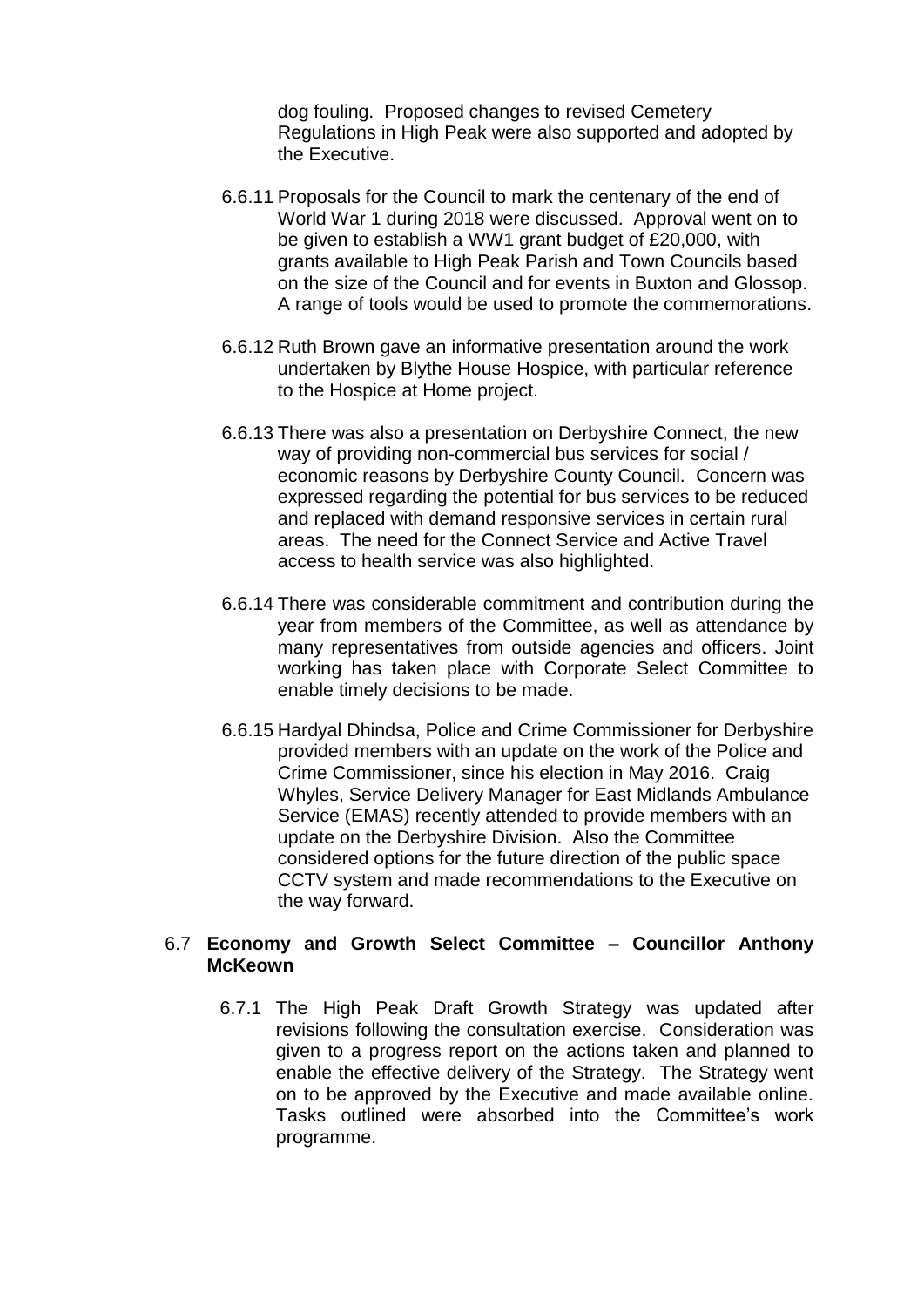- 6.7.2 The High Peak Housing Portfolio was considered. Issues reported on included Growth Strategy Delivery Mechanisms, previous year completions, the assisted housing delivery programme, High Peak Housing Portfolio and the Housing Infrastructure Fund.
- 6.7.3 The draft High Peak Design Guide was presented. After consultation comments the amended design guide went on to be adopted as a Supplementary Planning Document. The Committee also received an update on Right to Buy receipts and a presentation on Local Plan Annual Monitoring.
- 6.7.4 The Committee considered and commented on a summary of the Glossop Creative Industries Assessment report, which had been produced for the Council by Tom Fleming Creative Consultancy to assess the potential for the growth of the creative industry and cultural sector in Glossop.
- 6.7.5 There was an update on the findings and recommendations of the Draft Minerals and Aggregate Extraction in High Peak and Derbyshire Dales Economic Impact Assessment Report. The findings of the study and the suggested interventions to help to maximise future growth opportunities were noted.
- 6.7.6 There was also a presentation on implementing the Enterprise Growth Programme, Growth Strategy priorities, employment land monitoring, local sites, key barriers, business support and digital infrastructure.
- 6.7.7 Transport infrastructure in High Peak was discussed, with particular reference to Gamesley station, Trans-Pennine tunnel, South East Manchester Multi Modal Strategy, Fairfield Link Road, rail improvements and trails. The announcement regarding the A57/A628 Trans-Pennine programme, Mottram Moor and A57 Link Roads Option A, was discussed and the Council was requested to continue to seek a solution to transport issues on the A628 in Tintwistle and the wider implications of the proposed scheme for the local economy. A Highways England representative attended and the inclusion of climbing lanes in the scheme was added to the Council's response to the consultation.
- 6.7.8 The Committee considered long running negotiations with owner of businesses at Bingswood Industrial Estate in Whaley Bridge aimed at securing a financial commitment from the businesses to build a new bridge and associated infrastructure to improve access on the estate and reduce HGV congestion in the town centre. The report advised that following negotiations, no businesses were willing to make a contribution and members were therefore recommended that the project to build a bridge connecting the northern part of the industrial estate via a bridge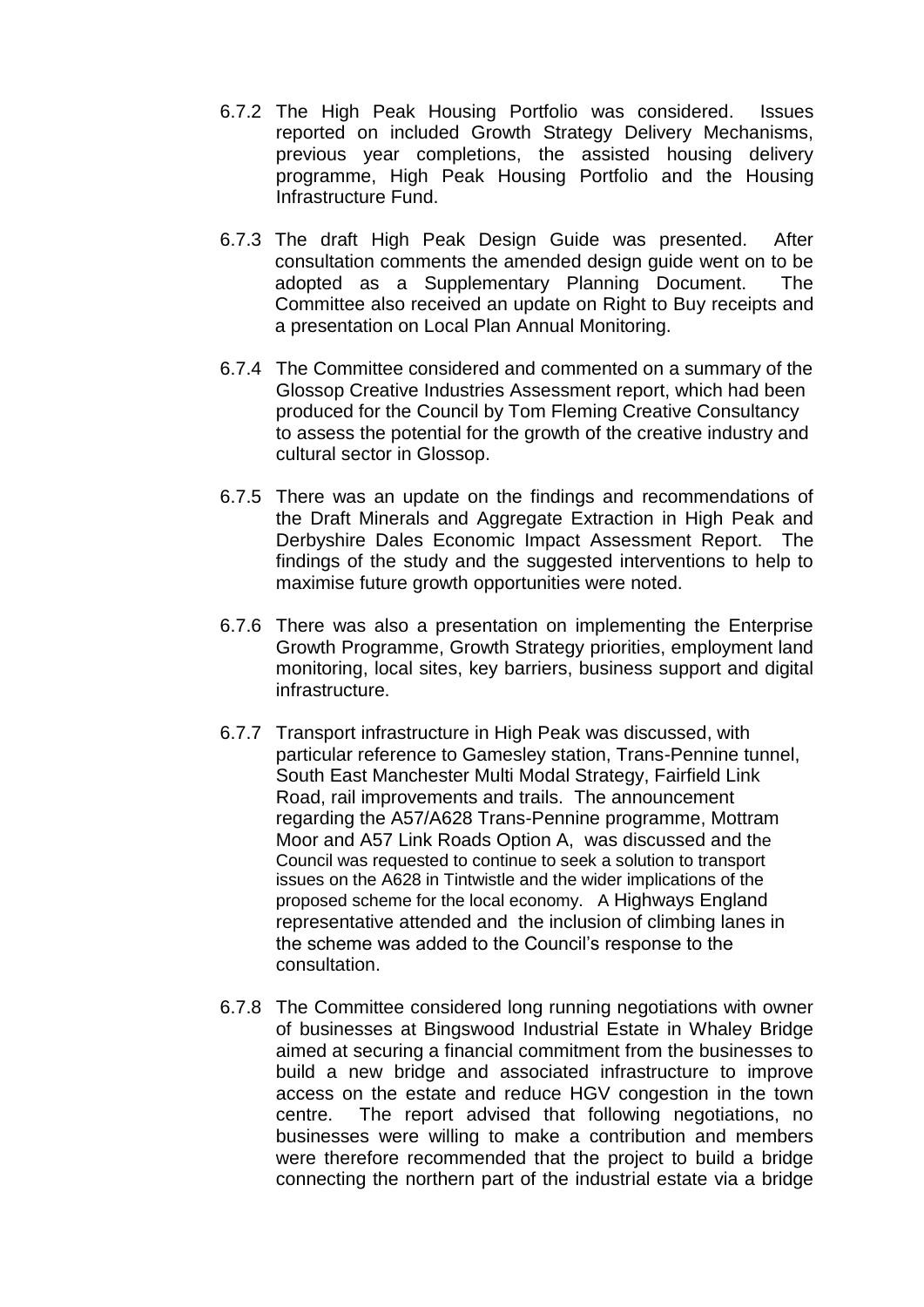across the River Goyt be closed. The Committee recommended that Council support be switched to assisting individual landowners to bring forward a less ambitious scheme that may deliver at least some improvement to the access issues, with work continuing with existing businesses to facilitate and encourage growth, and to develop resilience to potential disruption which might be caused if the existing bridge fails.

- 6.7.9 The Committee recently considered the background on Business Improvement Districts (BIDS), as there was not yet any proposal. Presentations were received from Vision Buxton and the Opposition to Bid Scheme. There was also a presentation on Skills by Lindsay Wetton D2N2 LEP. The Committee noted and commented on the proposals in the draft National Policy Framework and agreed to submit a joint response with the Local Government association. There was a Growth and Planning presentation. Recommendations were made to the Executive to introduce a Gateway Improvements Programme to act as a catalyst to the development of strategically important Gateway Zones at the Fairfield to Station Road corridor in Buxton and the A57 western entrance to Glossop.
- 6.8 Select Committees have the right to call-in decisions taken by the Executive or individual Executive councillors before they are implemented. The decision is then not implemented until the relevant Committee or Corporate Select has considered the matter and/or dismissed it, referred it back to the Executive for re-consideration (or referred it to the full Council), and the matter has been considered. There were no Executive decisions called in during 2017 -18.
- 6.9 Training on planning, access awareness and licensing have taken place and sessions are scheduled on Code of Conduct, safeguarding, finance and General Data Protection Regulations. There were also briefing sessions on Glossop Halls and Tameside and Glossop Clinical Commissioning Group consultation. Reports are starting to be generated on the Modern Gov. committee management system and the public are now able to automatically receive emails if set up or selfregistered on the website. Technical support continues to be available as issues arise and the new system is easier to access and avoids overloading email inboxes.
	- 6.10 The effectiveness of local authority overview and scrutiny was the subject of a Ministry of Housing, Communities and Local Government select committee inquiry. In the future guidance may be updated to take account of scrutiny's evolving role, sharing innovation and best practice, possibly engaging local academics and universities to play a greater role in local scrutiny. *S*crutiny committees are encouraged to consider how the information they receive can include the views and experiences of service users and there have been good examples of this during the year.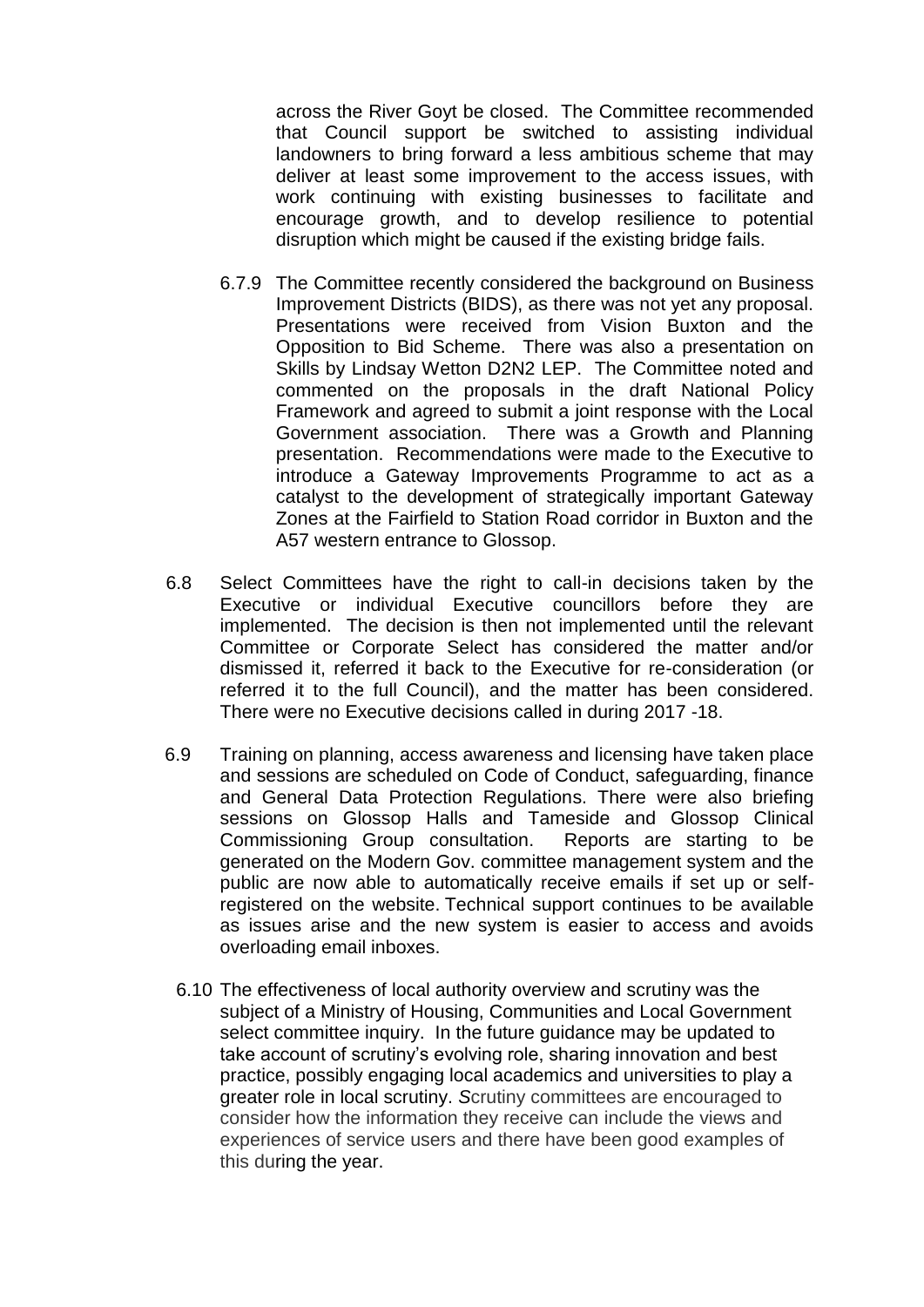6.11 The Alliance Management Team have been directly involved with Select Committees, with the Executive Directors working closely with the Committee Chairmen to plan agendas, provide briefings and ensure the Committees meet their objectives.

## Mark Trillo **Executive Director (People) and Monitoring Officer**

| Web Links and<br><b>Background Papers</b>               | Location                                                                       | <b>Contact details</b>                                                                                                                   |
|---------------------------------------------------------|--------------------------------------------------------------------------------|------------------------------------------------------------------------------------------------------------------------------------------|
| Agenda and reports for Committees<br>and Sub-Committees | https://democracy.highpea<br>k.gov.uk/mgListCommittee<br>s.aspx?CT=13107,13236 | <b>Helen Gale</b><br><b>Member and Community</b><br><b>Support Services Officer</b><br>01298 28400 ext 2140 or<br>0345 129 7777 ext 2140 |